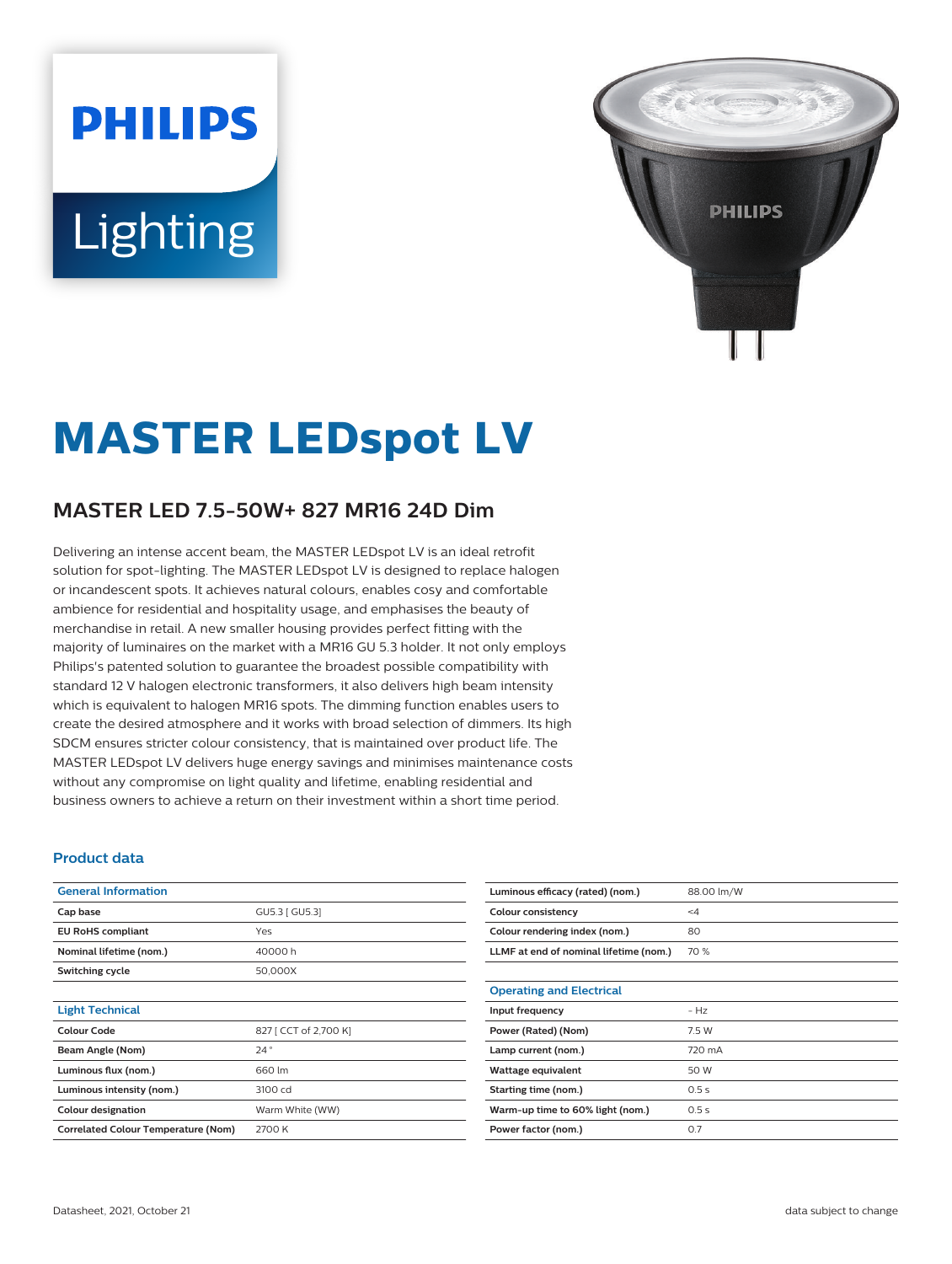# **MASTER LEDspot LV**

| Voltage (Nom)                   | ac electronic 12 V         |
|---------------------------------|----------------------------|
|                                 |                            |
| <b>Temperature</b>              |                            |
| T-Case maximum (nom.)           | 93 $°C$                    |
|                                 |                            |
| <b>Controls and Dimming</b>     |                            |
| Dimmable                        | Only with specific dimmers |
|                                 |                            |
| <b>Mechanical and Housing</b>   |                            |
| <b>Bulb shape</b>               | MR16 [2inch/50mm]          |
|                                 |                            |
| <b>Approval and Application</b> |                            |
| Suitable for accent lighting    | Yes                        |
|                                 |                            |

| <b>Product Data</b>               |                                      |
|-----------------------------------|--------------------------------------|
| Full product code                 | 871951435805800                      |
| Order product name                | MASTER LED 7.5-50W+ 827 MR16 24D Dim |
| EAN/UPC - product                 | 8719514358058                        |
| Order code                        | 35805800                             |
| SAP numerator - quantity per pack |                                      |
| Numerator - packs per outer box   | 10                                   |
| <b>SAP material</b>               | 929003072508                         |
| SAP net weight (piece)            | 0.060 kg                             |

### **Dimensional drawing**



| Product                              |                 |
|--------------------------------------|-----------------|
| MASTER LED 7.5-50W+ 827 MR16 24D Dim | 50 mm $46.5$ mm |
|                                      |                 |

**MASTER LED 7.5-50W+ 827 MR16 24D Dim**

### **Photometric data**



**LEDspots DIM IC 8W MR16 GU5,3 827 25D-LDD**

|                                                                                       |                                      | 1 x 9290830725 14D 2700K MR16 |
|---------------------------------------------------------------------------------------|--------------------------------------|-------------------------------|
|                                                                                       |                                      | <b>La salt by</b>             |
| <b>Vie Hanny Espain</b>                                                               | Carbotar Interests dualers           | <b>Burn Away</b><br>$10 - 10$ |
| <b>SPIERRENE</b><br>œ<br><b>Continued 18</b><br><b>MOV</b><br><b>STA</b><br>85<br>to: | <b><i>Visual transat disgram</i></b> | --                            |

**LEDspots DIM IC 8W MR16 GU5,3 827 25D-ADL**